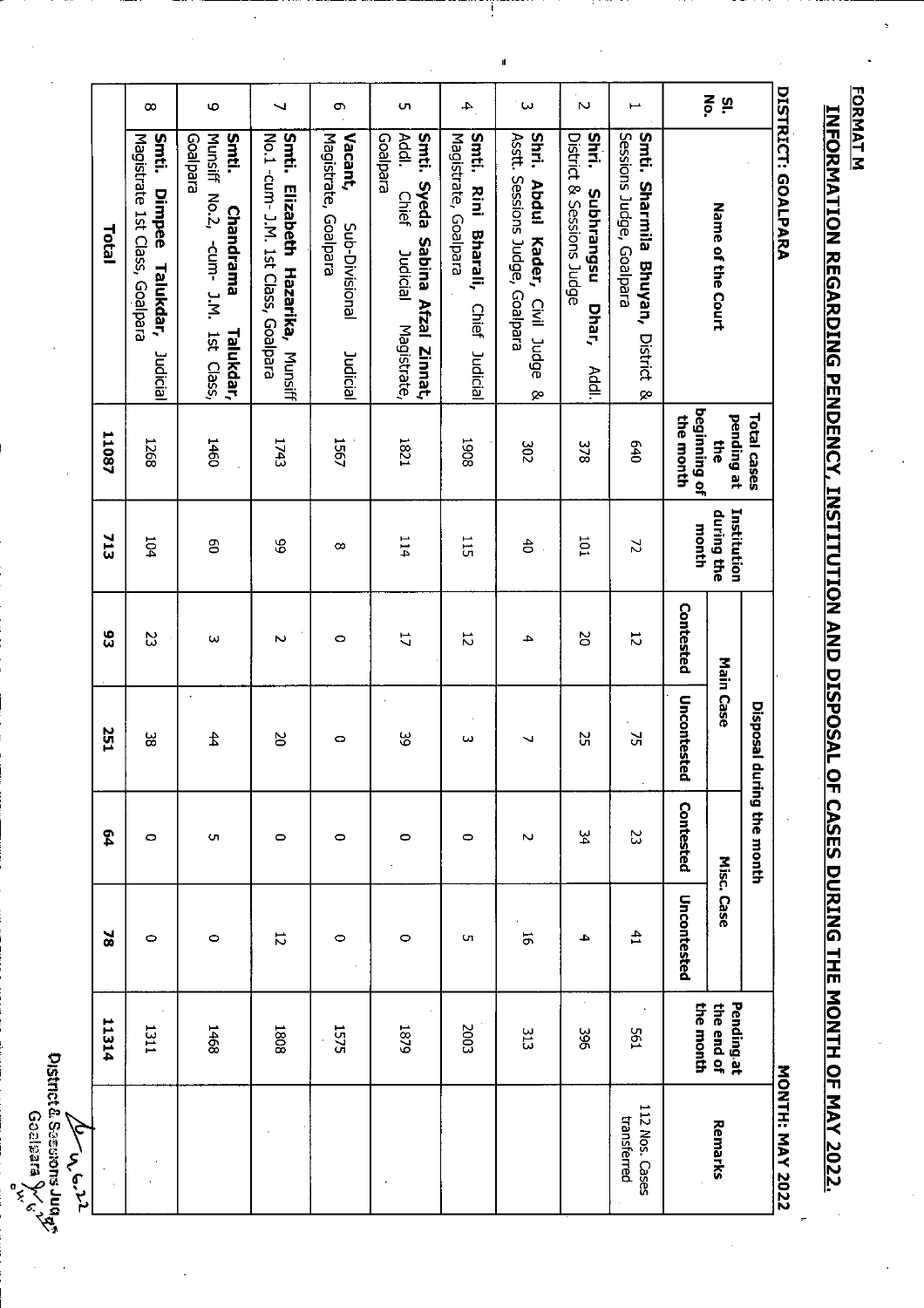$\mathcal{L}(\mathcal{L}^{\mathcal{L}})$  and  $\mathcal{L}^{\mathcal{L}}$  . In the  $\mathcal{L}^{\mathcal{L}}$ 

 $\mathcal{L}(\mathcal{L}^{\mathcal{L}})$  and  $\mathcal{L}(\mathcal{L}^{\mathcal{L}})$  and  $\mathcal{L}(\mathcal{L}^{\mathcal{L}})$ 

 $\label{eq:2.1} \frac{1}{\sqrt{2\pi}}\left(\frac{1}{\sqrt{2\pi}}\right)^{2} \left(\frac{1}{\sqrt{2\pi}}\right)^{2} \left(\frac{1}{\sqrt{2\pi}}\right)^{2} \left(\frac{1}{\sqrt{2\pi}}\right)^{2} \left(\frac{1}{\sqrt{2\pi}}\right)^{2} \left(\frac{1}{\sqrt{2\pi}}\right)^{2} \left(\frac{1}{\sqrt{2\pi}}\right)^{2} \left(\frac{1}{\sqrt{2\pi}}\right)^{2} \left(\frac{1}{\sqrt{2\pi}}\right)^{2} \left(\frac{1}{\sqrt{2\pi}}\right)^{2$  $\label{eq:2.1} \mathcal{L}(\mathcal{L}^{\mathcal{L}}_{\mathcal{L}}(\mathcal{L}^{\mathcal{L}}_{\mathcal{L}})) \leq \mathcal{L}(\mathcal{L}^{\mathcal{L}}_{\mathcal{L}}(\mathcal{L}^{\mathcal{L}}_{\mathcal{L}})) \leq \mathcal{L}(\mathcal{L}^{\mathcal{L}}_{\mathcal{L}}(\mathcal{L}^{\mathcal{L}}_{\mathcal{L}}))$  $\label{eq:2.1} \frac{1}{\sqrt{2}}\int_{\mathbb{R}^3}\frac{1}{\sqrt{2}}\left(\frac{1}{\sqrt{2}}\right)^2\left(\frac{1}{\sqrt{2}}\right)^2\left(\frac{1}{\sqrt{2}}\right)^2\left(\frac{1}{\sqrt{2}}\right)^2\left(\frac{1}{\sqrt{2}}\right)^2\left(\frac{1}{\sqrt{2}}\right)^2\left(\frac{1}{\sqrt{2}}\right)^2\left(\frac{1}{\sqrt{2}}\right)^2\left(\frac{1}{\sqrt{2}}\right)^2\left(\frac{1}{\sqrt{2}}\right)^2\left(\frac{1}{\sqrt{2}}\right)^2\left(\frac$ 

 $\mathcal{L}^{\text{max}}_{\text{max}}$  and  $\mathcal{L}^{\text{max}}_{\text{max}}$ 

 $\label{eq:2.1} \frac{1}{\sqrt{2}}\int_{\mathbb{R}^3}\frac{1}{\sqrt{2}}\left(\frac{1}{\sqrt{2}}\right)^2\frac{1}{\sqrt{2}}\left(\frac{1}{\sqrt{2}}\right)^2\frac{1}{\sqrt{2}}\left(\frac{1}{\sqrt{2}}\right)^2.$  $\label{eq:2.1} \mathcal{L}(\mathcal{L}^{\text{max}}_{\mathcal{L}}(\mathcal{L}^{\text{max}}_{\mathcal{L}}),\mathcal{L}^{\text{max}}_{\mathcal{L}}(\mathcal{L}^{\text{max}}_{\mathcal{L}}))$  $\begin{aligned} \frac{\partial}{\partial t} & = \frac{1}{2} \left( \frac{\partial}{\partial t} \right) \frac{\partial}{\partial t} \end{aligned}$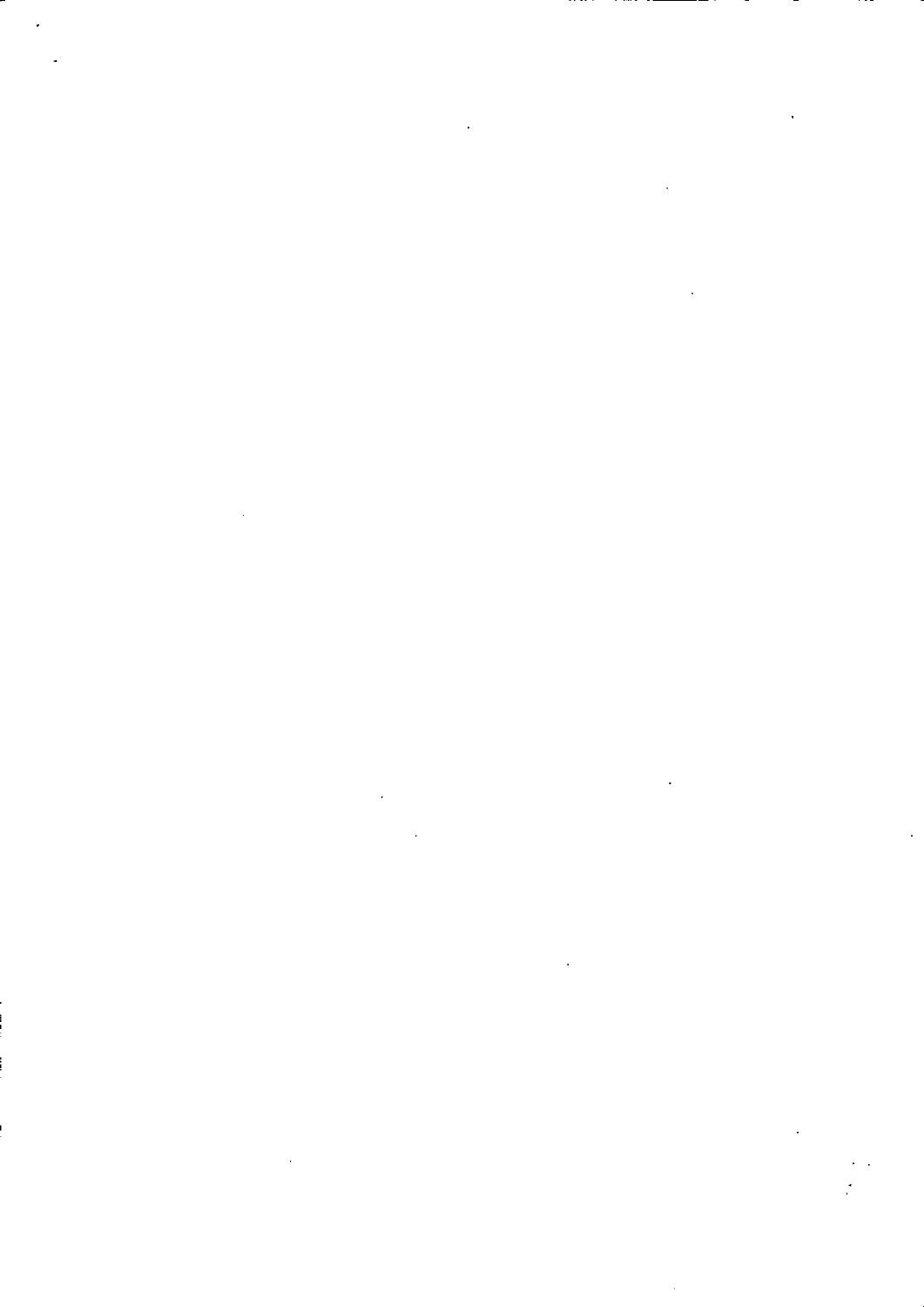## **FORMAT-Ml**

## **MONTHLY DISTRICT-WISE RETURN (COMPILED^ IN REGARD TO DIFFERENT CATEGORY OF CASES PENDING AT THE END OF MAY 2022.**

## **STATE: ASSAM DISTRICT: GOALPARA**

| SI. No.        | <b>Type of Cases</b>                   | No. of cases<br>pending | <b>Remarks</b> |
|----------------|----------------------------------------|-------------------------|----------------|
| $\mathbf{1}$   | Sessions Case: Type $- I$              | 165                     |                |
| $\overline{2}$ | Sessions Case: Type - II               | 313                     |                |
| 3              | Criminal Appeals                       | 29                      |                |
| $\overline{4}$ | <b>Criminal Revisions</b>              | 16                      |                |
| 5              | Warrant Procedure IPC cases            | 3267                    |                |
| 6              | Summons Procedure IPC cases            | 3415                    |                |
| 7              | <b>Food Adulteration Act cases</b>     | 0                       |                |
| 8              | <b>NDPS Act cases</b>                  | 70                      |                |
| 9              | <b>MACT</b> cases                      | 0                       |                |
| 10             | Cases under Electricity Act            | 6                       |                |
| 11             | <b>Essential Commodity Act cases</b>   | $\overline{4}$          |                |
| 12             | Cases u/s 125 Cr. P.C.                 | 290                     |                |
| 13             | Cases under Domestic Violence Act      | 675                     |                |
| 14             | N.I. Act cases                         | 213                     |                |
| 15             | M.V. Act cases                         | 952                     |                |
| 16             | Excise Act cases                       | 188                     |                |
| 17             | Juvenile Justice Act cases             | 89                      |                |
| 18             | Other criminal cases not covered above | 320                     |                |
| 19             | Title suits                            | 577                     |                |
| 20             | Money suits                            | 57                      |                |
| 21             | Misc. (J) cases                        | 209                     |                |
| 22             | Title Execution cases                  | 81                      |                |
| 23             | <b>Title Appeals</b>                   | 13                      |                |
| 24             | Money Appeals                          | $\mathbf{1}$            |                |
| 25             | Misc. Civil Appeals                    | $\overline{2}$          |                |
| 26             | Succession cases                       | 28                      |                |
| 27             | Guardianship cases                     | 9                       |                |
| 28             | Misc. case (Probate)                   | 11                      |                |
| 29             | Title Suit (Probate)                   | $\mathbf{1}$            |                |
| 30             | Title Suit (Matrimonial)               | 259                     |                |
| 31             | Other civil cases not covered above    | 54                      |                |
|                | <b>TOTAL</b>                           | 11314                   |                |

 $4 - 2$ 

District & Sassions Jug<sub>es</sub> Goalzara  $\sqrt{\frac{1}{6}}$ *\** **Vd**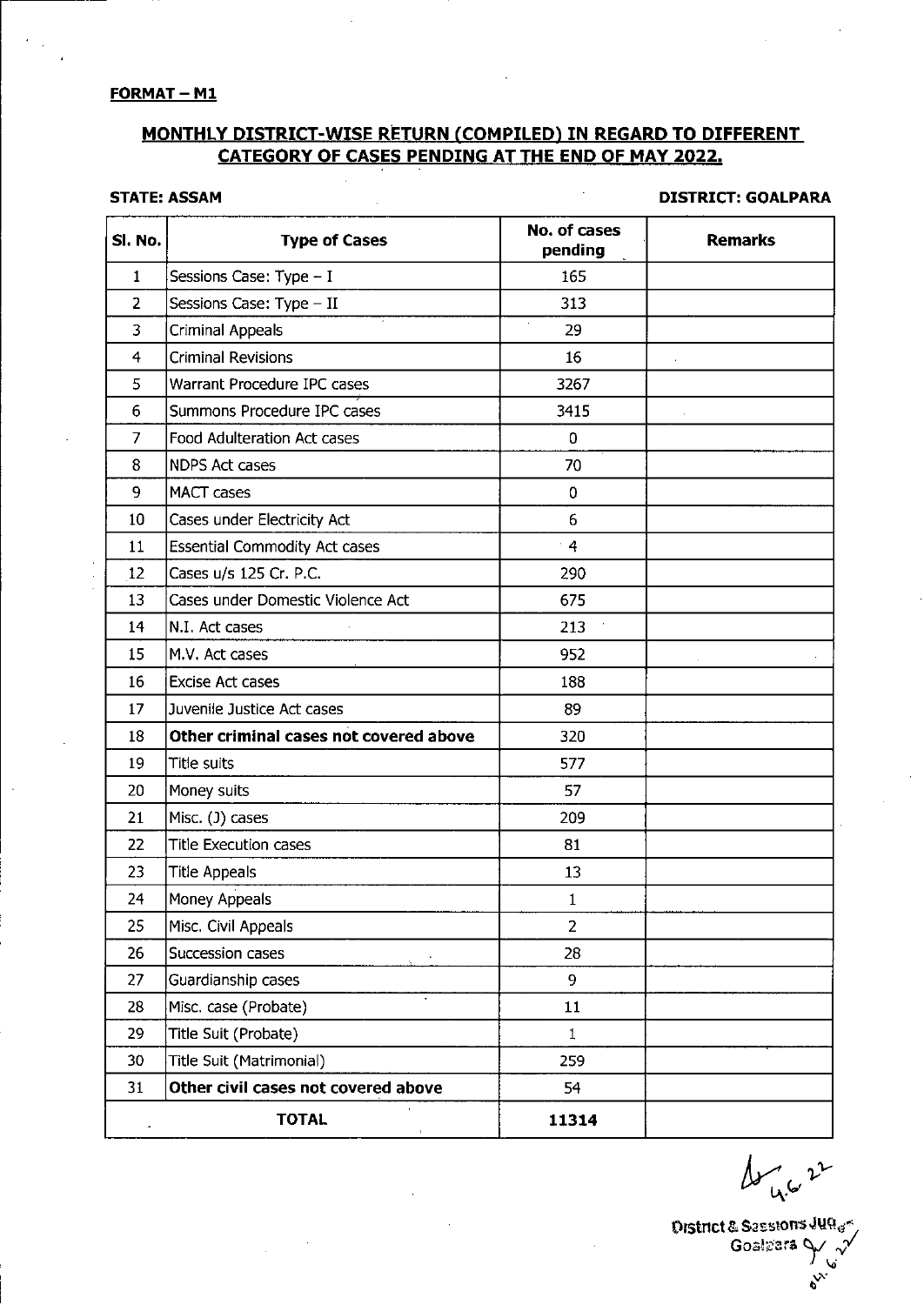$\label{eq:2.1} \frac{1}{\sqrt{2}}\left(\frac{1}{\sqrt{2}}\right)^{2} \left(\frac{1}{\sqrt{2}}\right)^{2} \left(\frac{1}{\sqrt{2}}\right)^{2} \left(\frac{1}{\sqrt{2}}\right)^{2} \left(\frac{1}{\sqrt{2}}\right)^{2} \left(\frac{1}{\sqrt{2}}\right)^{2} \left(\frac{1}{\sqrt{2}}\right)^{2} \left(\frac{1}{\sqrt{2}}\right)^{2} \left(\frac{1}{\sqrt{2}}\right)^{2} \left(\frac{1}{\sqrt{2}}\right)^{2} \left(\frac{1}{\sqrt{2}}\right)^{2} \left(\$ 

 $\frac{1}{2} \sum_{i=1}^n \frac{1}{2} \sum_{j=1}^n \frac{1}{2} \sum_{j=1}^n \frac{1}{2} \sum_{j=1}^n \frac{1}{2} \sum_{j=1}^n \frac{1}{2} \sum_{j=1}^n \frac{1}{2} \sum_{j=1}^n \frac{1}{2} \sum_{j=1}^n \frac{1}{2} \sum_{j=1}^n \frac{1}{2} \sum_{j=1}^n \frac{1}{2} \sum_{j=1}^n \frac{1}{2} \sum_{j=1}^n \frac{1}{2} \sum_{j=1}^n \frac{1}{2} \sum_{j=$ 

 $\label{eq:2.1} \mathcal{L}(\mathcal{L}^{\mathcal{L}}_{\mathcal{L}}(\mathcal{L}^{\mathcal{L}}_{\mathcal{L}})) \leq \mathcal{L}(\mathcal{L}^{\mathcal{L}}_{\mathcal{L}}(\mathcal{L}^{\mathcal{L}}_{\mathcal{L}})) \leq \mathcal{L}(\mathcal{L}^{\mathcal{L}}_{\mathcal{L}}(\mathcal{L}^{\mathcal{L}}_{\mathcal{L}}))$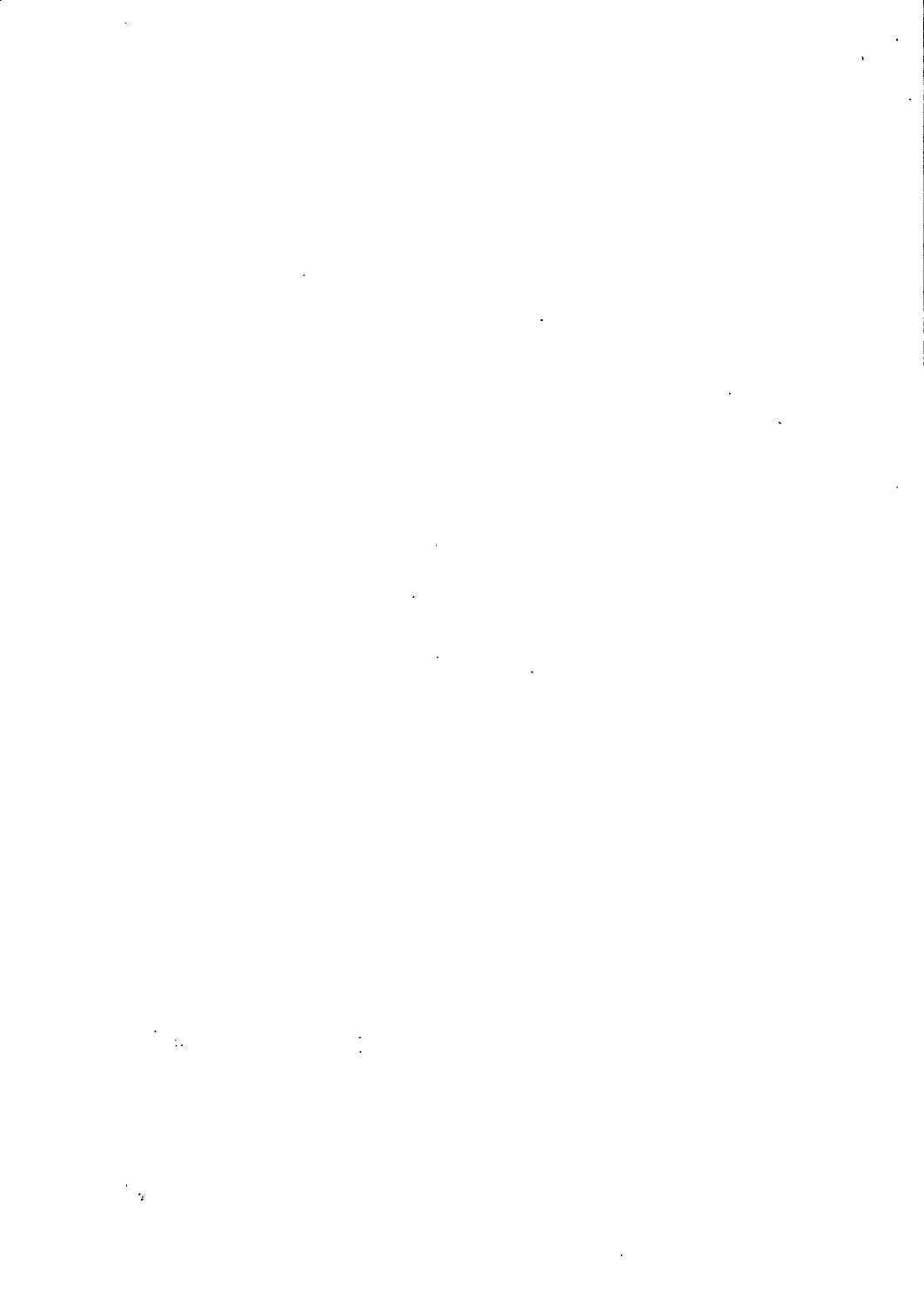## **STATEMENT REGARDING INSTITUTION. DISPOSAL AND PENDENCY OF CASES RELATING TO CRIMES AGAINST WOMEN. JUVENILES & UNDER THE PREVENTION OF CORRUPTION ACT. POCSO ACT AND UNDER COMMERCIAL COURTS AND CASES AGAINST MRS AND MLAs IN THE GOALPARA DISTRICT JUDICIARY FOR THE MONTH OF MAY 2022.**

| SI. No.         | Cases Relating to                                             | Pendency at the<br>beginning of the<br>month | Institution<br>during the<br>month | Disposal during<br>the month | Pendency at the end<br>of the month |
|-----------------|---------------------------------------------------------------|----------------------------------------------|------------------------------------|------------------------------|-------------------------------------|
| $\mathbf{1}$    | Crime against women<br>(Excluding Rape u/s 376<br>IPC/ POCSO) | 1203                                         | 128                                | 28                           | 1303                                |
| $2^{1}$         | <b>Juveniles</b>                                              | $\epsilon$<br>84                             | 5                                  | $\mathbf 0$                  | 89                                  |
| 3               | P.C. Act                                                      | $\pmb{0}$                                    | $\mathbf 0$                        | $\mathbf 0$                  | $\mathbf 0$                         |
| $\overline{4}$  | POCSO                                                         | 191                                          | 8                                  | 10                           | 189                                 |
| 5               | <b>Commercial Courts</b>                                      | $\mathbf 0$                                  | $\mathcal{L}$<br>$\bf{0}$          | $\pmb{0}$                    | $\mathbf 0$                         |
| $6\overline{6}$ | MPs and MLAs                                                  | $\overline{2}$                               | $\mathbf 1$                        | $\mathbf{1}$                 | $\overline{2}$                      |
| $\overline{7}$  | SC/ST (Prevention of<br>Atrocities Act)                       | $\overline{0}$                               | $\pmb{0}$                          | 0                            | $\mathbf 0$                         |
| 8               | Wild Life Protection Act,<br>1972                             | $\mathbf{1}$                                 | $\overline{0}$                     | $\bf{0}$                     | $\mathbf{1}$                        |
| 9               | Rape (u/s 376 IPC)                                            | 95                                           | 8                                  | 6                            | 97                                  |
|                 | <b>Total</b>                                                  | 1576                                         | 150                                | 45                           | 1681                                |

4.6.22

**District**& **Juo^.** Goalpara i.

*yj/*  $\mathbf{e}^{\mathbf{v}}$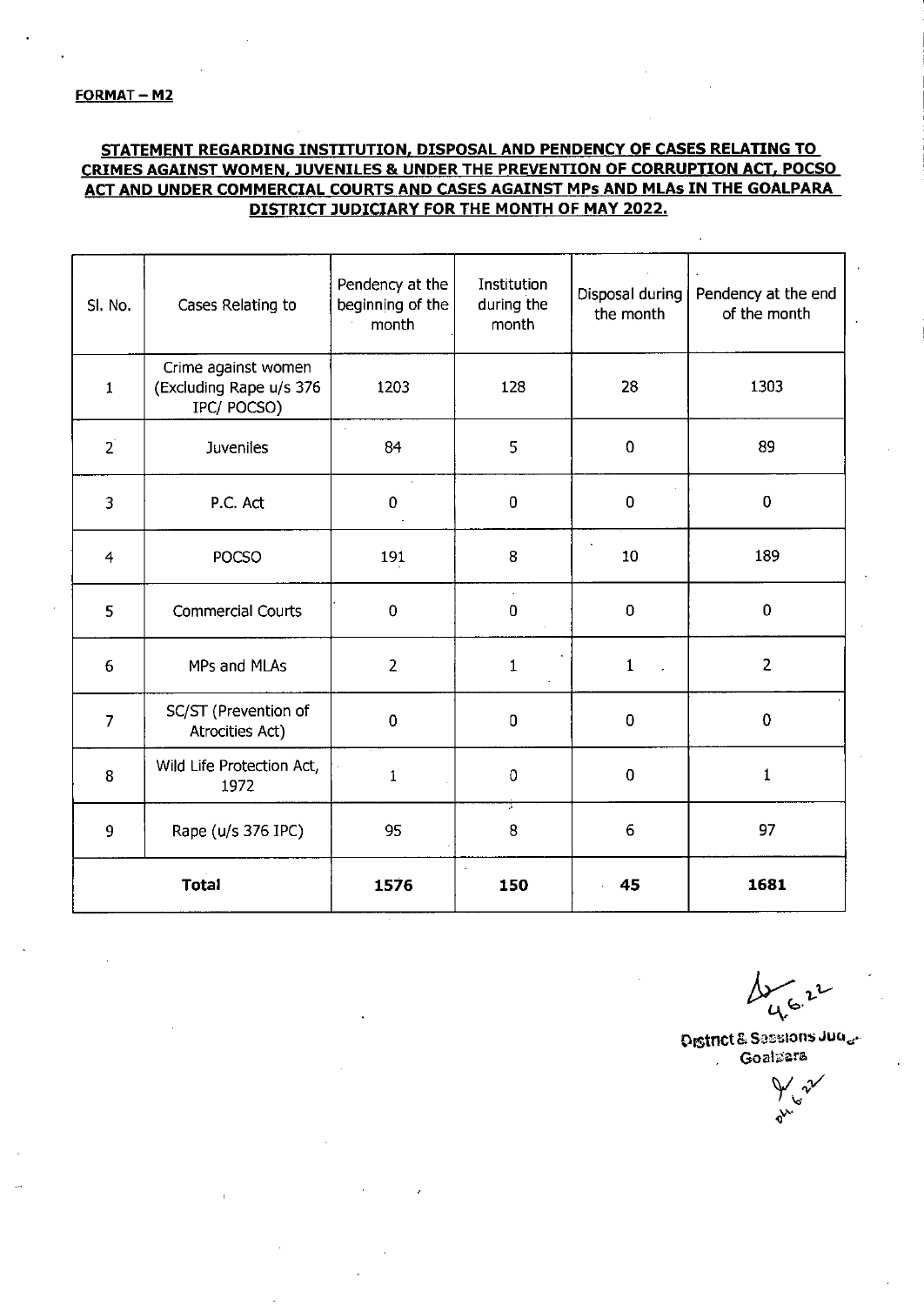$\label{eq:2.1} \frac{1}{\sqrt{2}}\int_{\mathbb{R}^3}\frac{1}{\sqrt{2}}\left(\frac{1}{\sqrt{2}}\right)^2\frac{1}{\sqrt{2}}\left(\frac{1}{\sqrt{2}}\right)^2\frac{1}{\sqrt{2}}\left(\frac{1}{\sqrt{2}}\right)^2\frac{1}{\sqrt{2}}\left(\frac{1}{\sqrt{2}}\right)^2.$  $\mathbb{R}^2$  $\label{eq:2.1} \frac{1}{\sqrt{2\pi}}\int_{\mathbb{R}^3}\frac{1}{\sqrt{2\pi}}\left(\frac{1}{\sqrt{2\pi}}\right)^2\frac{1}{\sqrt{2\pi}}\int_{\mathbb{R}^3}\frac{1}{\sqrt{2\pi}}\left(\frac{1}{\sqrt{2\pi}}\right)^2\frac{1}{\sqrt{2\pi}}\frac{1}{\sqrt{2\pi}}\int_{\mathbb{R}^3}\frac{1}{\sqrt{2\pi}}\frac{1}{\sqrt{2\pi}}\frac{1}{\sqrt{2\pi}}\frac{1}{\sqrt{2\pi}}\frac{1}{\sqrt{2\pi}}\frac{1}{\sqrt{2\$  $\label{eq:2.1} \frac{1}{\sqrt{2}}\int_{\mathbb{R}^3}\frac{1}{\sqrt{2}}\left(\frac{1}{\sqrt{2}}\right)^2\frac{1}{\sqrt{2}}\left(\frac{1}{\sqrt{2}}\right)^2\frac{1}{\sqrt{2}}\left(\frac{1}{\sqrt{2}}\right)^2\frac{1}{\sqrt{2}}\left(\frac{1}{\sqrt{2}}\right)^2\frac{1}{\sqrt{2}}\left(\frac{1}{\sqrt{2}}\right)^2\frac{1}{\sqrt{2}}\frac{1}{\sqrt{2}}\frac{1}{\sqrt{2}}\frac{1}{\sqrt{2}}\frac{1}{\sqrt{2}}\frac{1}{\sqrt{2}}$  $\label{eq:2.1} \frac{1}{\sqrt{2}}\int_{\mathbb{R}^3} \frac{1}{\sqrt{2}}\left(\frac{1}{\sqrt{2}}\right)^2\frac{1}{\sqrt{2}}\left(\frac{1}{\sqrt{2}}\right)^2\frac{1}{\sqrt{2}}\left(\frac{1}{\sqrt{2}}\right)^2\frac{1}{\sqrt{2}}\left(\frac{1}{\sqrt{2}}\right)^2\frac{1}{\sqrt{2}}\left(\frac{1}{\sqrt{2}}\right)^2\frac{1}{\sqrt{2}}\frac{1}{\sqrt{2}}\frac{1}{\sqrt{2}}\frac{1}{\sqrt{2}}\frac{1}{\sqrt{2}}\frac{1}{\sqrt{2$  $\label{eq:2.1} \frac{1}{2} \int_{\mathbb{R}^3} \frac{1}{\sqrt{2\pi}} \int_{\mathbb{R}^3} \frac{1}{\sqrt{2\pi}} \int_{\mathbb{R}^3} \frac{1}{\sqrt{2\pi}} \int_{\mathbb{R}^3} \frac{1}{\sqrt{2\pi}} \int_{\mathbb{R}^3} \frac{1}{\sqrt{2\pi}} \int_{\mathbb{R}^3} \frac{1}{\sqrt{2\pi}} \int_{\mathbb{R}^3} \frac{1}{\sqrt{2\pi}} \int_{\mathbb{R}^3} \frac{1}{\sqrt{2\pi}} \int_{\mathbb{R}^3}$ 

 $\mathcal{L}(\mathcal{L}^{\text{max}})$  .

 $\mathcal{O}(\mathcal{O}_\mathcal{O})$  . The contract of the contract of the contract of the contract of the contract of the contract of the contract of the contract of the contract of the contract of the contract of the contract of the co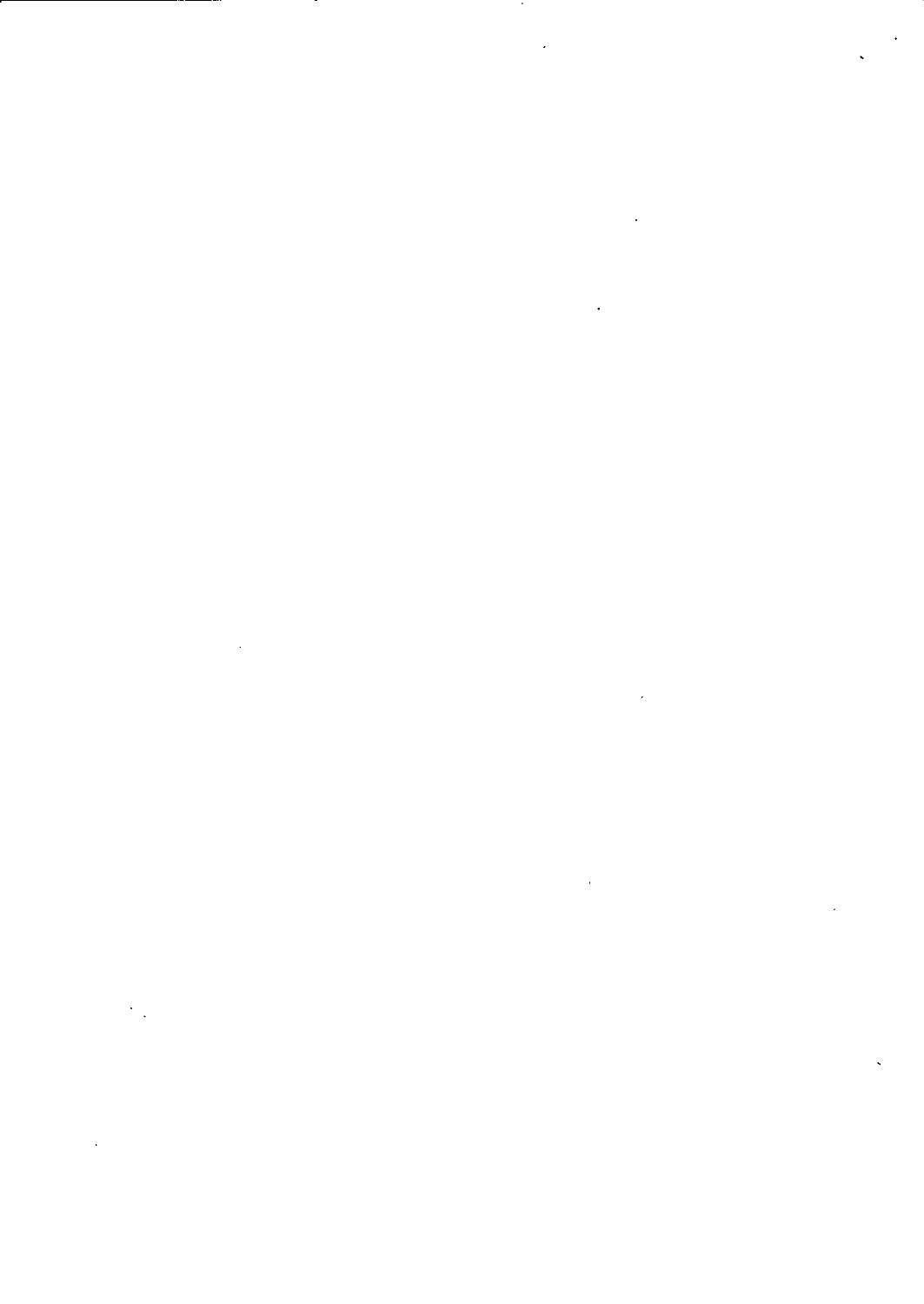## FORMAT-X

 $\ddot{\phantom{1}}$ 

# <u>STATEMENT REGARDING MONTH-WISE, COURT-WISE & CATEGORY-WISE PENDENCY OF CASES IN THE SUB-ORDINATE COURTS FOR THE<br>MONTH OF STATEMENT DEGARDING MONTH-WISE, COURT-WISE & CATEGORY-WISE PENDENCY OF CASES IN THE SUB-ORDINATE COU</u>

## STATE: ASSAM

DISTRICT: GOALPARA

|                          |                                   |                                            |                                                     |                                                              |                                                        |                                             | In the Court of                                   |           |                 |                     |           |                          |                                                     |
|--------------------------|-----------------------------------|--------------------------------------------|-----------------------------------------------------|--------------------------------------------------------------|--------------------------------------------------------|---------------------------------------------|---------------------------------------------------|-----------|-----------------|---------------------|-----------|--------------------------|-----------------------------------------------------|
| ទី ត                     | Category of Cases                 | <b>District &amp;</b><br>Sessions<br>Judge | <b>District &amp;</b><br>Sessions<br>Judge<br>Addl. | <b>District &amp;</b><br>Sessions<br>Judge<br>Addl.<br>(FTC) | Sessions<br><b>Givil &amp;</b><br><b>Judge</b><br>Asst | No. 1-cum-1<br>JMFC 1st<br>Munsiff<br>Class | No. 2 -cum<br>JNFC 1st<br>Munsiff<br><b>Class</b> | <b>C</b>  | Addi. CJM       | SDJM <sub>(S)</sub> | (M) MCOS  | JMFC 1st<br><b>Class</b> | total pendency as<br>on 31/05/2022<br>Category-wise |
| $\overline{\phantom{0}}$ | Sessions Case Type - I            | ite                                        | ᡱ                                                   | $\circ$                                                      | $\circ$                                                | $\circ$                                     | $\circ$                                           | $\circ$   | $\circ$         | $\circ$             | o         | ٥                        | 161                                                 |
| $\sim$                   | Sessions Case Type - II           | $\overline{5}$                             | $\mathcal{L}$                                       | O                                                            | $\overline{a}$                                         | $\circ$                                     | $\circ$                                           | 0         | $\circ$         | $\circ$             | 0         | ۰                        | 289                                                 |
| ىب                       | NDPS Act Cases                    | \$                                         | $\overline{5}$                                      | 0                                                            | $\circ$                                                | $\circ$                                     | 0                                                 | S         | $\circ$         | $\circ$             | $\circ$   | $\circ$                  | ă                                                   |
| 4                        | Criminal Appeals                  | 6                                          | Н                                                   | $\circ$                                                      | $\circ$                                                | $\circ$                                     | $\circ$                                           | O         | $\circ$         | $\circ$             | $\circ$   | $\circ$                  | 52                                                  |
| UT.                      | Criminal Revisions                | $\frac{1}{4}$                              | $\sim$                                              | $\circ$                                                      | $\circ$                                                | ۰                                           | $\circ$                                           | 0         | $\circ$         | $\circ$             | $\circ$   | $\circ$                  | $\overline{5}$                                      |
| ō                        | Cases under Electricity Act       | ىب                                         | $\omega$                                            | $\circ$                                                      | $\circ$                                                | $\circ$                                     | 0                                                 | $\circ$   | $\circ$         | $\circ$             | 0         | ۰                        | Q,                                                  |
| $\overline{\phantom{0}}$ | Cases of rape against women       | ō                                          | 22                                                  | $\circ$                                                      | 0                                                      | $\circ$                                     | 0                                                 | $\circ$   | $\circ$         | $\circ$             | $\circ$   | $\circ$                  | 52                                                  |
| $\infty$                 | Warrant procedure IPC Cases       | $\circ$                                    | O                                                   | $\circ$                                                      | $\circ$                                                | 574                                         | 181                                               | 863       | 0Z8             | 449                 | ٥         | 380                      | 3267                                                |
| Ю                        | Summons procedure IPC Cases       | $\circ$                                    | 0                                                   | $\circ$                                                      | 0                                                      | 185                                         | 237                                               | 939       | 8               | 995                 | ۰         | 683                      | <b>3415</b>                                         |
| 5                        | Food Adulteration Act Cases       | ۰                                          | O                                                   | $\circ$                                                      | $\circ$                                                | $\bullet$                                   | $\circ$                                           | $\circ$   | $\bullet$       | $\bullet$           | $\bullet$ | $\circ$                  | $\bullet$                                           |
| H                        | Essential Commodities Act Cases   | ٥                                          | ۰                                                   | $\circ$                                                      | $\circ$                                                | $\circ$                                     | $\blacksquare$                                    | $\circ$   | 0               | سا                  | ۰         | $\bullet$                | 4                                                   |
| $\overline{c}$           | Cases u/s 125 Cr.P.C.             | ۰                                          | $\bullet$                                           | $\circ$                                                      | $\bullet$                                              | S3                                          | ය                                                 | S)        | कै              | 33                  | $\circ$   | 41                       | <b>S90</b>                                          |
| ί,                       | Cases under Domestic Violence Act | ۰                                          | 0                                                   | 0                                                            | 0                                                      | $\overline{180}$                            | ă                                                 | Ξ         | $\overline{48}$ | IOI                 | $\circ$   | $\overline{5}$           | $\frac{5}{2}$                                       |
| 14                       | N.I. Act Cases                    | 0                                          | O                                                   | ۰                                                            | $\circ$                                                | ۰                                           | $\circ$                                           | $\approx$ | 52              | $\circ$             | $\circ$   | $\circ$                  | 213                                                 |
|                          | <b>SUB-TOTAL</b>                  | 336                                        | 171                                                 | $\bullet$                                                    | $\overline{\mathbf{a}}$                                | 1193                                        | 538                                               | 3361      | 1760            | 1157                | $\bullet$ | 1263                     | <b>S463</b>                                         |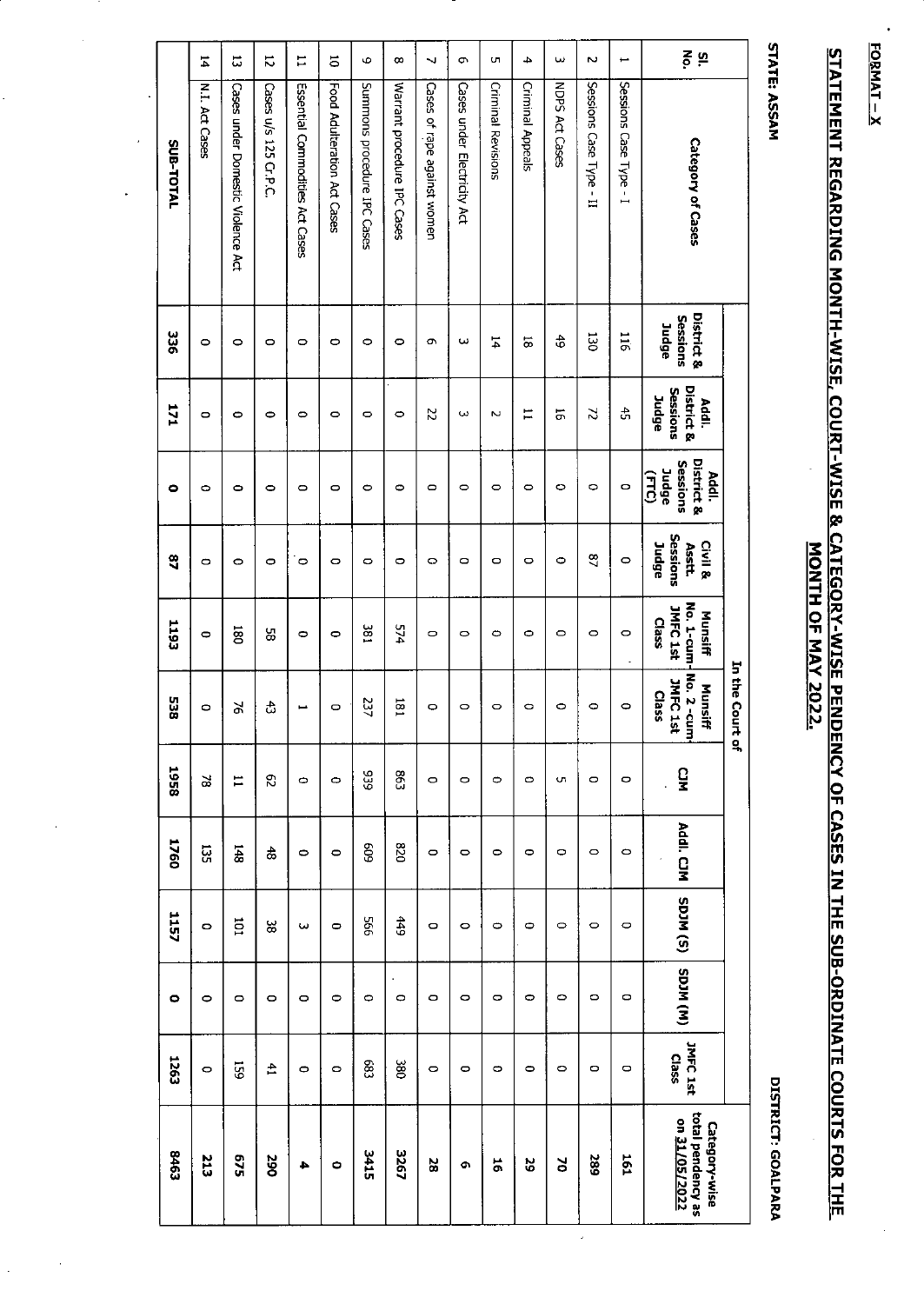|                 | total pendency as<br>on 31/05/2022<br>Category wise | 8463          | 952            | 188              | 3                  | 4                | $\blacksquare$ | $\bullet$                          | 315                                    | 10012          | 577                   | Ľ5            | 209             | 51                           | $\boldsymbol{\mathsf{a}}$ | Н                        | N                        | $\bullet$  | $\overline{28}$       | o                  | 님                        | $\blacksquare$           | 259                      | Ľ,                                  | 1302          | 11314                    |
|-----------------|-----------------------------------------------------|---------------|----------------|------------------|--------------------|------------------|----------------|------------------------------------|----------------------------------------|----------------|-----------------------|---------------|-----------------|------------------------------|---------------------------|--------------------------|--------------------------|------------|-----------------------|--------------------|--------------------------|--------------------------|--------------------------|-------------------------------------|---------------|--------------------------|
|                 | JMFC 1st<br>Class                                   | 1263          | $\bullet$      | 5                | $\bullet$          | $\circ$          | $\bullet$      | $\bullet$                          | Ю                                      | 131            | $\circ$               | $\circ$       | $\circ$         | 0                            | $\circ$                   | 0                        | ۰                        | 0          | 0                     | $\circ$            | 0                        | $\circ$                  | 0                        | $\circ$                             | $\bullet$     | 1311                     |
|                 | (M) NICGS                                           | ۰             | ۰              | ۰                | $\circ$            | 0                | $\circ$        | 0                                  | 0                                      | ۰              | $\circ$               | 0             | $\circ$         | 0                            | $\circ$                   | ٥                        | ٥                        | $\circ$    | $\circ$               | 0                  | $\circ$                  | $\circ$                  | $\circ$                  | $\circ$                             | ۰             | ۰                        |
|                 | SDJM(S)                                             | 1157          | 223            | 5                | 8                  | $\circ$          | $\circ$        | ٥                                  | 45                                     | 575            | $\circ$               | $\circ$       | $\circ$         | ٥                            | $\circ$                   | ٥                        | 0                        | $\bullet$  | 0                     | $\circ$            | $\circ$                  | ۰                        | $\circ$                  | $\circ$                             | ۰             | 1575                     |
|                 | Addl. CJM                                           | 1760          | S,             | SS               | $\circ$            | $\circ$          | $\circ$        | ۰                                  | e                                      | 1879           | 0                     | $\circ$       | $\circ$         | $\circ$                      | $\circ$                   | 0                        | $\circ$                  | ٥          | ۰                     | $\circ$            | $\circ$                  | $\circ$                  | $\circ$                  | $\circ$                             | $\bullet$     | 1879                     |
|                 | $\overline{5}$                                      | 1958          | $\mathbf{r}$   | $\mathbf{z}$     | $\circ$            | 4                | $\overline{ }$ | 0                                  | m                                      | 2003           | $\circ$               | $\circ$       | O               | 0                            | $\circ$                   | $\circ$                  | $\circ$                  | $\circ$    | 0                     | $\circ$            | $\circ$                  | $\circ$                  | $\bullet$                | $\circ$                             | $\bullet$     | 2003                     |
| In the Court of | No. 2 -cum<br><b>JMFC 1st</b><br>Munsiff<br>Class   | 538           | 568            | ۰                | $\circ$            | $\circ$          | ۰              | $\circ$                            | 28                                     | 1134           | 188                   | $\Xi$         | 8               | 6                            | $\circ$                   | $\circ$                  | $\circ$                  | $\circ$    | $\circ$               | $\circ$            | $\bullet$                | $\circ$                  | G                        | L                                   | 334           | 1468                     |
|                 | No. 1-cum-<br>JMFC 1st<br>Munsiff<br><b>Class</b>   | 1193          | 5              | w                | 0                  | c                | 0              | $\circ$                            | $\circ$                                | 1291           | 276                   | 27            | 8               | $\mathcal{L}$                | $\circ$                   | 0                        | $\circ$                  | ۰          | 0                     | ۰                  | $\circ$                  | $\circ$                  | 5                        | $\circ$                             | 517           | 1808                     |
|                 | Sessions<br>Civil &<br>Judge<br>Asstt.              | 2             | ٥              | 0                | $\circ$            | o                | $\circ$        | $\circ$                            | $\circ$                                | S,             | $\overline{112}$      | $\mathcal{S}$ | 58              | $\mathfrak{Z}$               | 12                        | $\circ$                  | ⊣                        | $\circ$    | $\circ$               | $\circ$            | $\circ$                  | $\circ$                  | $\circ$                  | 0                                   | 226           | 313                      |
|                 | District &<br>Sessions<br>Judge<br>(FTC)<br>Add.    | ۰             | $\circ$        | $\circ$          | $\circ$            | $\circ$          | $\circ$        | $\circ$                            | $\circ$                                | ۰              | $\circ$               | $\circ$       | $\circ$         | ۰                            | $\circ$                   | $\circ$                  | $\circ$                  | $\circ$    | $\circ$               | $\circ$            | o                        | $\bullet$                | $\circ$                  | $\bullet$                           | $\bullet$     | $\bullet$                |
|                 | District &<br>Sessions<br>Judge<br>Addl.            | 171           | $\circ$        | 0                | $\circ$            | $\circ$          | $\circ$        | $\circ$                            | 78                                     | $\cdot$<br>249 | 0                     | $\circ$       | ∞               | Ō                            | $\overline{\phantom{0}}$  | $\overline{\phantom{0}}$ | $\circ$                  | $\circ$    | $\mathbf{u}$          | Z                  | $\mathbf{a}$             | $\overline{\phantom{0}}$ | 50                       | 27                                  | 147           | 396                      |
|                 | District &<br>Sessions<br>Judge                     | 336           | $\circ$        | $\circ$          | $\circ$            | $\circ$          | $\circ$        | $\circ$                            | 147                                    | 483            | $\mathbf{\mathbf{H}}$ | 0             | S               | $\overline{\phantom{0}}$     | $\circ$                   | $\circ$                  | $\overline{\phantom{0}}$ | $\circ$    | $\frac{1}{2}$         | $\sim$             | $\overline{\phantom{0}}$ | $\circ$                  | 24                       | $\approx$                           | $\mathbf{r}$  | 561                      |
|                 | Category of Cases                                   | SUB-TOTAL B/F | M.V Act Cases  | Excise Act Cases | Juvenile Act Cases | Forest Act Cases | Wildlife Cases | Cinematography/Copyright Act Cases | Other Criminal Cases not covered above | SUB-TOTAL (A)  | Title Suit            | Money Suit    | Misc. (J) Cases | Title/ Money Execution Cases | Title Appeals             | Money Appeals            | Misc. Civil Appeals      | MACT Cases | J<br>Succession Cases | Guardianship Cases | Misc. cases (Probate)    | Title Suit (Probate)     | Title Suit (Matrimonial) | Other Civil Cases not covered above | SUB-TOTAL (B) | <b>GRAND TOTAL (A+B)</b> |
|                 | <u>ត់ ខ្</u>                                        |               | $\overline{1}$ | 51               | $\overline{L}$     | $\mathbf{r}$     | $\Xi$          | $\mathcal{R}$                      | $\overline{z}$                         |                | $\mathcal{L}$         | $\mathbf{z}$  | $\overline{24}$ | 25                           | 26                        | 27                       | $\mathbf{a}$             | 29         | $\overline{30}$       | $\Xi$              | 32                       | $\mathfrak{Z}$           | z                        | 35                                  |               |                          |

Ł,

**WARRESSERIES**<br>PEDITE SESSIONS JUD<sub>SIG</sub><br>COSISSIGN WARRESS

í

१<br>४<br>०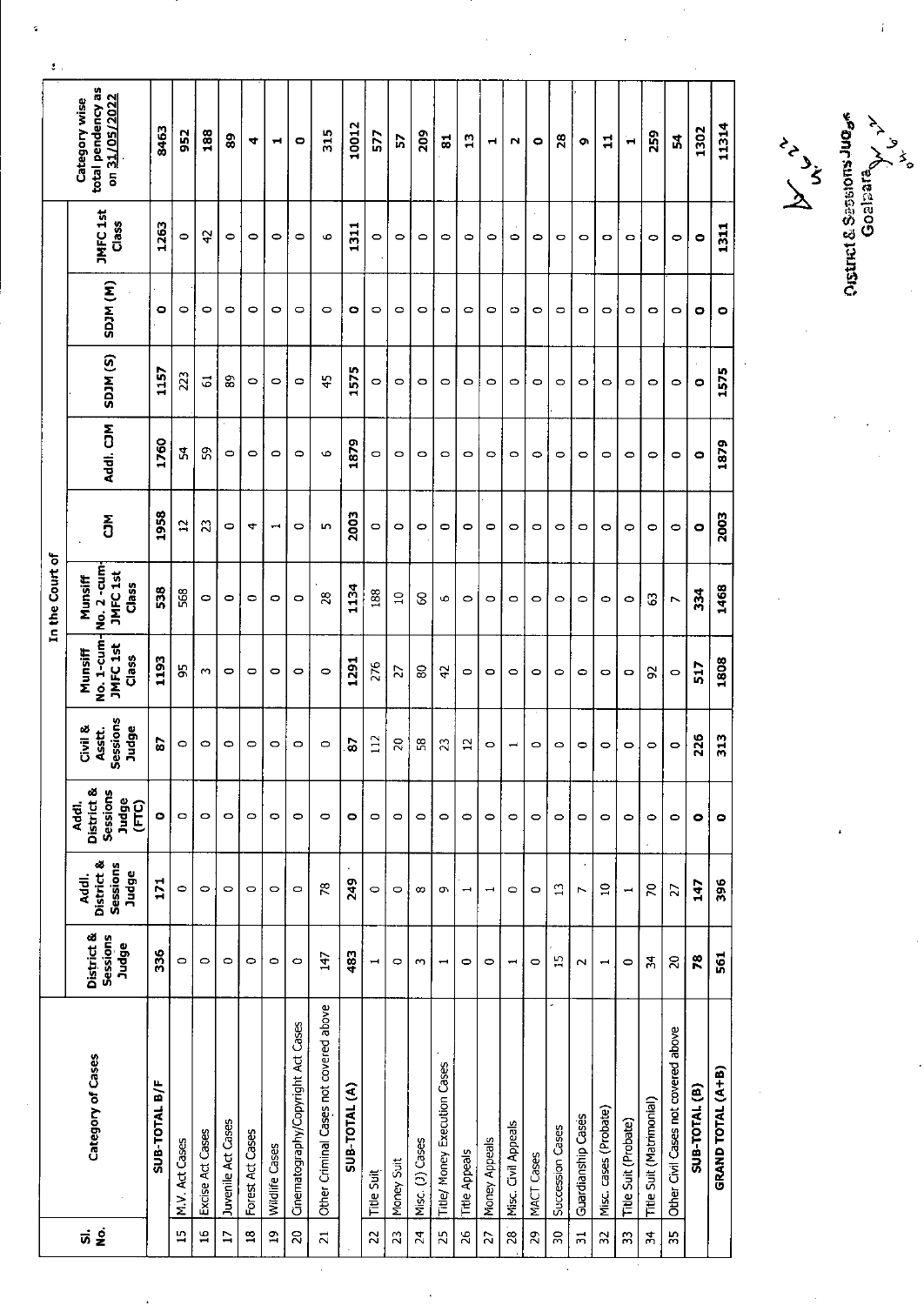# <u>FORMAT – Y</u><br>ŠŤATEMENT REGARDING M<u>ONTH-WISE, COURT-WISE & CATEGORY-WISE PENDENCY OF 5 YEARS OR MORE OLD CASES IN THE SUB-ORDINATE COURTS FOR</u>

 $\overline{\phantom{a}}$ 

|                       | STATE: ASSAM                         |                                            |                                          |                                                |                                                 |                                                             |                                                                 |            |                  |               |                    |                          | <b>DISTRICT: GOALPARA</b>                              |
|-----------------------|--------------------------------------|--------------------------------------------|------------------------------------------|------------------------------------------------|-------------------------------------------------|-------------------------------------------------------------|-----------------------------------------------------------------|------------|------------------|---------------|--------------------|--------------------------|--------------------------------------------------------|
|                       |                                      |                                            |                                          |                                                |                                                 |                                                             | In the Court of                                                 |            |                  |               |                    |                          |                                                        |
| ღ ლ                   | Category of Cases                    | <b>District &amp;</b><br>Sessions<br>Judge | District &<br>Sessions<br>Judge<br>Addl. | Judge (FTC)<br>Sessions<br>District &<br>Addl. | Sessions<br>Judge<br><b>Civil &amp;</b><br>Asst | <b>Munsiff No.</b><br>JMFC 1st<br>$1$ -cum-<br><b>Class</b> | <b>Munsiff No.</b><br>JMFC <sub>1st</sub><br>$2$ -cum-<br>Class | ្ទ្រ       | Addi. CJM        | (S) MCGS      | SDJM(M)            | JMFC 1st<br><b>Class</b> | total pendency<br>Category wise<br>31/05/2022<br>uo se |
| ⊢                     | Sessions Case Type - 1               | ಜ                                          | $\mathbf{L}$                             | $\circ$                                        | $\circ$                                         | $\circ$                                                     | $\circ$                                                         | $\circ$    | $\circ$          | $\circ$       | $\circ$            | 0                        | 44                                                     |
| $\tilde{\phantom{a}}$ | Sessions Case Type - II              | ౘ                                          | <b>D</b>                                 | ۰                                              | $\vec{4}$                                       | $\circ$                                                     | $\circ$                                                         | $\circ$    | $\circ$          | $\circ$       | $\circ$            | $\circ$                  | $\mathbf{r}$                                           |
| ω                     | NDPS Act Cases                       | G                                          | $\mapsto$                                | $\circ$                                        | $\circ$                                         | $\circ$                                                     | $\circ$                                                         | $\circ$    | ۰                | $\circ$       | $\circ$            | o                        | ч                                                      |
| 4                     | Criminal Appeals                     | $\circ$                                    | 0                                        | 0                                              | $\circ$                                         | $\circ$                                                     | $\circ$                                                         | $\circ$    | $\circ$          | $\circ$       | $\cdot$<br>$\circ$ | $\circ$                  | ۰                                                      |
| Uп                    | Criminal Revisions                   | $\circ$                                    | $\circ$                                  | $\circ$                                        | $\circ$                                         | $\ddot{\circ}$                                              | $\circ$                                                         | $\circ$    | $\circ$          | $\circ$       | $\circ$            | $\circ$                  | $\bullet$                                              |
| Ō,                    | Cases under Electricity Act          | I                                          | $\circ$                                  | $\circ$                                        | $\circ$                                         | 0                                                           | $\circ$                                                         | O          | $\circ$          | $\circ$       | $\circ$            | $\circ$                  | н                                                      |
| N                     | Cases of rape against women          | 0                                          | $\circ$                                  | $\circ$                                        | Ò                                               | 0                                                           | 0                                                               | ¢          | 0                | 0             | $\circ$            | O                        | ۰                                                      |
| œ                     | Warrant procedure IPC Cases          | $\circ$                                    | $\circ$                                  | 0                                              | $\circ$                                         | 126                                                         | ب<br>م                                                          | 161        | $\overline{180}$ | 176           | 0                  | ဇ္ဘ                      | 962                                                    |
| 6                     | Summons procedure IPC<br>Cases       | $\circ$                                    | 0                                        | $\circ$                                        | $\circ$                                         | 134                                                         | ပ္ပ                                                             | <b>Z11</b> | 118              | $\mathcal{L}$ | $\circ$            | 257                      | 258                                                    |
| 5                     | Food Adulteration Act Cases          | Φ                                          | $\circ$                                  | $\circ$                                        | O                                               | $\circ$                                                     | $\circ$                                                         | O          | ۰                | $\circ$       | $\circ$            | O                        | $\bullet$                                              |
| Ë                     | Essential Commodities Act<br>CaseS   | $\circ$                                    | $\circ$                                  | $\circ$                                        | $\circ$                                         | 0                                                           | 0                                                               | $\circ$    | $\circ$          | $\circ$       | $\circ$            | $\circ$                  | $\bullet$                                              |
| 12                    | Cases u/s 125 Cr.P.C.                | $\circ$                                    | $\circ$                                  | $\bullet$                                      | $\circ$                                         | 0                                                           | N                                                               | $\bullet$  | 0                | 0             | $\circ$            | Z                        | 4                                                      |
| E)                    | Violence Act<br>Cases under Domestic | $\circ$                                    | 0                                        | $\bullet$                                      | $\bullet$                                       | $\circ$                                                     | $\sim$                                                          | $\bullet$  | $\circ$          | ↘             | $\circ$            | $\omega$                 | 12                                                     |
| 14                    | <b>N.I. Act Cases</b>                | $\circ$                                    | $\circ$                                  | 0                                              | $\bullet$                                       | O                                                           | $\circ$                                                         | $\bullet$  | $\circ$          | $\bullet$     | $\circ$            | $\bullet$                | ۰                                                      |
|                       | <b>SUB-TOTAL</b>                     | 3                                          | $\frac{2}{3}$                            | $\bullet$                                      | 14                                              | 560                                                         | 5Å                                                              | 80\$       | <b>S6Z</b>       | 280           | $\bullet$          | 343                      | <b>E6/T</b>                                            |

 $\hat{\mathbf{x}}_i$  Ĩ  $\frac{1}{2}$  $\overline{\mathcal{P}}$   $\overline{a}$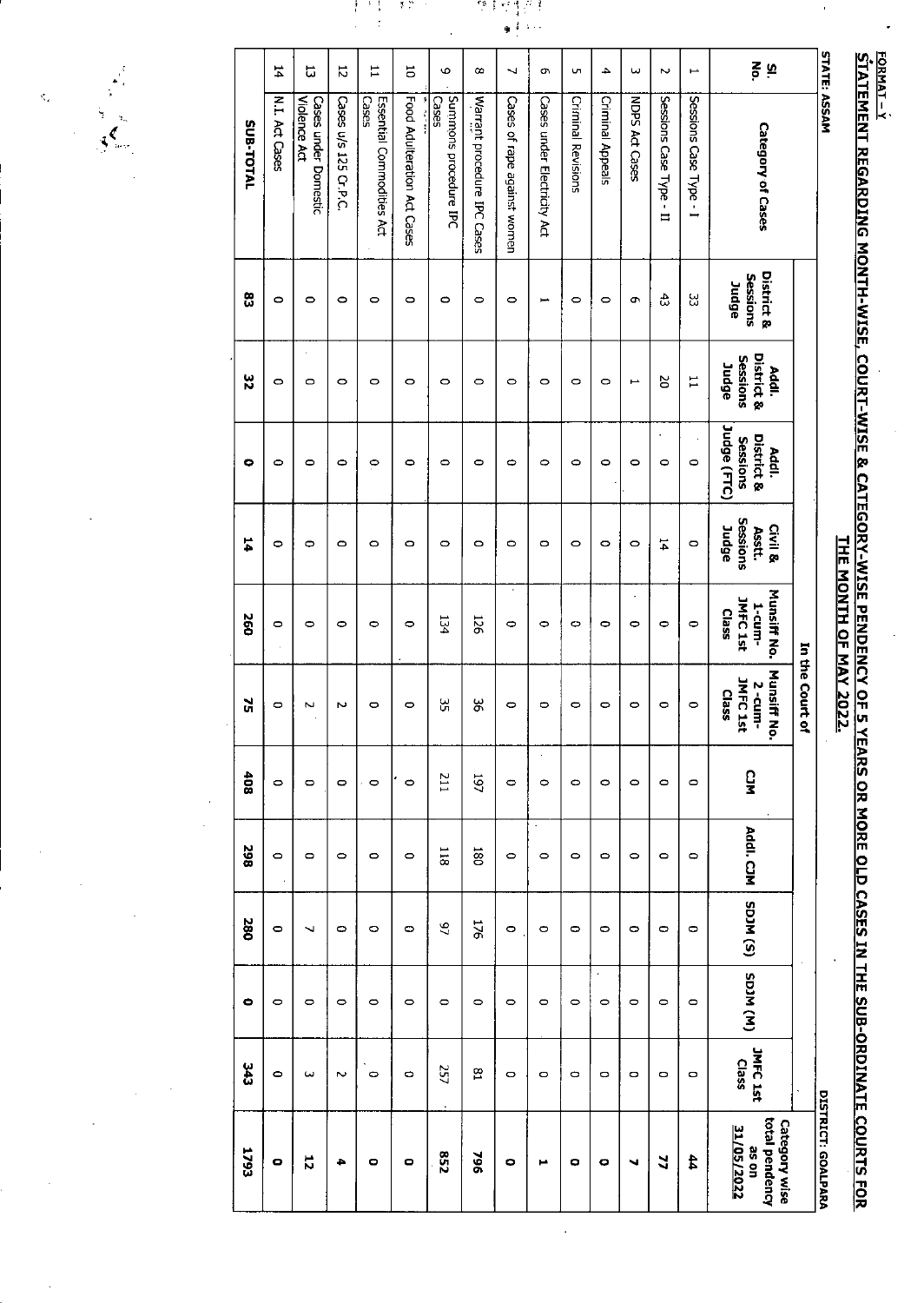|                                  |                                           |                                 |                                          |                                               |                                            |                                                     | In the Court of                                      | $\hat{\phantom{a}}$ |           |                    |           |                          | Category wise                           |
|----------------------------------|-------------------------------------------|---------------------------------|------------------------------------------|-----------------------------------------------|--------------------------------------------|-----------------------------------------------------|------------------------------------------------------|---------------------|-----------|--------------------|-----------|--------------------------|-----------------------------------------|
| ಕ ತೆ                             | Category of Cases                         | District &<br>Sessions<br>Judge | District &<br>Sessions<br>Judge<br>Addl. | Judge (FTC)<br>District &<br>Sessions<br>Add. | essions<br>Judge<br>Civil &<br>Asstt.<br>U | Munsiff No.<br><b>JMFC1st</b><br>$1$ -cum-<br>Class | Munsiff No.<br><b>JMFC 1st</b><br>$2$ -cum-<br>Class | $\overline{5}$      | Addl. CJM | SDJM(S)            | (M) MCGS  | <b>JMFC 1st</b><br>Class | total pendency<br>31/05/2022<br>ns<br>S |
|                                  | SUB-TOTAL B/F                             | ឌ                               | N                                        | ۰                                             | $\mathbf{r}$                               | 260                                                 | 15                                                   | 408                 | 298       | 280                | ۰         | 343                      | 1793                                    |
|                                  |                                           |                                 | $\circ$                                  | $\circ$                                       | $\circ$                                    | $\circ$                                             | ۰                                                    | o                   | ۰         | $\circ$            | $\circ$   | $\circ$                  | ۰                                       |
| $\mathbf{D}$                     | M.V. Act Cases                            | $\circ$                         |                                          |                                               | $\circ$                                    | $\circ$                                             | 0                                                    | ۰                   | ۰         | $\circ$            | $\circ$   | ٥                        | $\bullet$                               |
| $\frac{6}{1}$                    | Excise Act Cases                          | $\circ$                         | $\circ$                                  | $\circ$                                       |                                            |                                                     |                                                      |                     |           | Ş                  | 0         | 0                        | ទ្                                      |
| H                                | Juvenile Act Cases                        | $\circ$                         | $\circ$                                  | $\circ$                                       | 0                                          | $\circ$                                             | 0                                                    | $\circ$             | ۰         |                    |           |                          |                                         |
| $\frac{8}{10}$                   | Forest Act Cases                          | O                               | $\circ$                                  | $\circ$                                       | $\circ$                                    | $\circ$                                             | $\circ$                                              | $\circ$             | $\circ$   | <b>CO</b>          | $\circ$   | $\circ$                  | m                                       |
| $\overline{a}$                   | Wildlife Cases                            | 0                               | $\bullet$                                | ۰                                             | ۰                                          | O                                                   | $\circ$                                              | $\circ$             | $\circ$   | $\circ$            | $\circ$   | $\circ$                  | $\bullet$                               |
| $\Omega$                         | Cinematography/Copyright<br>Act Cases     | O                               | $\circ$                                  | $\circ$                                       | $\circ$                                    | 0                                                   | $\circ$                                              | $\circ$             | ٥         | $\circ$            | ۰         | 0                        | $\bullet$                               |
| $\overline{z}$                   | Other Criminal Cases not<br>covered above | $\overline{a}$                  | $\circ$                                  | $\circ$                                       | $\circ$                                    | ٥                                                   | ٠                                                    | $\sim$              | $\circ$   | $\Xi$              | ۰         | 0                        | 28                                      |
|                                  | SUB-TOTAL (A)                             | ဌ                               | 25                                       | $\bullet$                                     | 4                                          | 260                                                 | 81                                                   | 410                 | 298       | 333                | ۰         | 343                      | 1864                                    |
| $\overline{2}$                   | Title Suit                                | $\overline{\phantom{0}}$        | $\circ$                                  | $\circ$                                       | S                                          | $\overline{5}$                                      | 21                                                   | ⇔                   | 0         | $\circ$            | $\circ$   | $\circ$                  | 140                                     |
| $\overline{2}$                   | Money Suit                                | $\circ$                         | $\circ$                                  | $\qquad \qquad \Box$                          | $\circ$                                    | S                                                   | ₩                                                    | $\circ$             | ۰         | $\circ$            | $\circ$   | $\circ$                  | Q)                                      |
| $\overline{2}$                   | Misc. (J) Cases                           | $\circ$                         | $\circ$                                  | $\circ$                                       | $\sim$                                     | 6                                                   | $\circ$                                              | $\circ$             | 0         | $\circ$            | 0         | 0                        | ō                                       |
| 25                               | Title Execution Cases                     | $\circ$                         | $\sim$                                   | $\circ$                                       | 4                                          | ō                                                   | $\circ$                                              | $\circ$             | $\circ$   | $\circ$            | $\circ$   | ۰                        | 15                                      |
|                                  | Title Appeals                             | $\circ$                         | $\circ$                                  | $\circ$                                       | $\circ$                                    | ٥                                                   | $\circ$                                              | $\circ$             | $\circ$   | $\cdot$<br>$\circ$ | $\circ$   | 0                        | $\bullet$                               |
| 26<br>Z,                         | Money Appeals                             | $\circ$                         | ¢                                        | $\circ$                                       | $\circ$                                    | 0                                                   | $\circ$                                              | ٥                   | 0         | 0                  | $\circ$   | 0                        | $\bullet$                               |
| 28                               | Misc. Civil Appeals                       | ۰                               | $\circ$                                  | $\circ$                                       | $\circ$                                    | $\circ$                                             | 0                                                    | $\circ$             | $\circ$   | $\circ$            | 0         | 0                        | $\bullet$                               |
| $29$                             | MACT Cases                                | $\circ$                         | $\Rightarrow$                            | $\circ$                                       | $\circ$                                    | $\circ$                                             | $\circ$                                              | $\circ$             | $\circ$   | $\circ$            | 0         | 0                        | $\bullet$                               |
|                                  | Succession Cases                          | $\circ$<br>$\ddot{\phantom{a}}$ | $\circ$                                  | $\circ$                                       | $\circ$                                    | 0                                                   | $\circ$                                              | $\circ$             | $\circ$   | $\circ$            | $\bullet$ | $\circ$                  | $\bullet$                               |
| $\mathfrak{B}$<br>$\overline{5}$ | Guardianship Cases                        | $\circ$                         | Ō                                        | $\circ$                                       | 0                                          | ۰                                                   | $\circ$                                              | $\circ$             | $\circ$   | $\circ$            | $\circ$   | $\circ$                  | ۰                                       |
|                                  |                                           | $\circ$                         | O                                        | $\circ$                                       | $\circ$                                    | ٥                                                   | $\circ$                                              | 0                   | O         | 0                  | ۰         | ۰                        | ۰                                       |
| $\approx$                        | Misc. cases (Probate)                     | $\circ$                         | $\circ$                                  | $\circ$                                       | ۰                                          | $\circ$                                             | $\circ$                                              | $\circ$             | $\circ$   | ٥                  | $\circ$   | 0                        | $\bullet$                               |
| χ                                | Title Suit (Probate)                      |                                 |                                          | $\circ$                                       | 0                                          | o                                                   | $\circ$                                              | 0                   | $\circ$   | $\circ$            | $\circ$   | $\bullet$                | m                                       |
| 54                               | Title Suit (Matrimonial)                  | S                               | $\circ$                                  |                                               |                                            |                                                     |                                                      |                     |           |                    |           |                          |                                         |
| 55                               | Other Civil Cases not covered<br>above    | $\sim$                          | $\overline{z}$                           | $\bullet$                                     | 0                                          | $\circ$                                             | ۰                                                    | 0                   | 0         | 0                  | 0         | $\bullet$                | ដ                                       |
|                                  | SUB-TOTAL (B)                             | O                               | 23                                       | $\bullet$                                     | $\mathbf{r}$                               | 127                                                 | $\frac{1}{2}$                                        | ۰                   | $\bullet$ | $\bullet$          | ۰         | $\bullet$                | <b>99</b>                               |
|                                  | GRAND TOTAL (A+B)                         | 99                              | ង                                        | $\bullet$                                     | $\frac{6}{2}$                              | 387                                                 | 112                                                  | 410                 | 298       | 333                | $\bullet$ | 343                      | 2063                                    |
|                                  |                                           |                                 |                                          |                                               |                                            |                                                     |                                                      |                     |           |                    |           |                          |                                         |

 $\hat{\mathcal{A}}$ 

PLACE Sections Judget